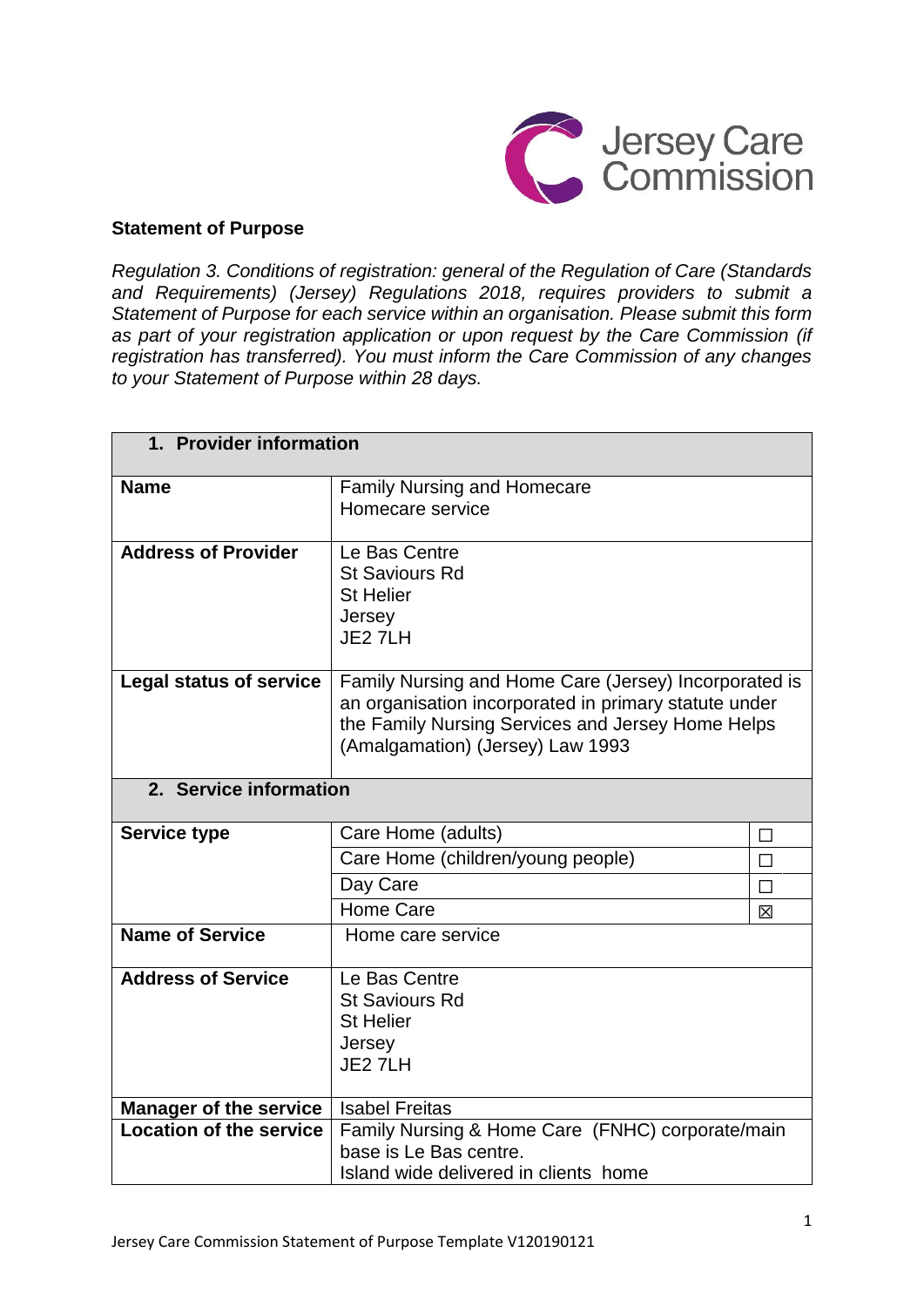# **3. Categories of Care Provided**

| Old age                                 |                                            | 冈      |                                                                                       |   | Substance misuse (drugs and/or alcohol)                    | П |
|-----------------------------------------|--------------------------------------------|--------|---------------------------------------------------------------------------------------|---|------------------------------------------------------------|---|
| Dementia care                           |                                            | П      | Homelessness                                                                          |   |                                                            | П |
| Physical disability                     |                                            | П      | Domestic violence                                                                     |   |                                                            | □ |
| Learning disability                     |                                            | $\Box$ | Children (under 18)                                                                   |   |                                                            | П |
| Autism                                  |                                            | П      | Other (please specify)                                                                |   |                                                            | 区 |
| <b>Mental Health</b>                    |                                            | П      | FNHC do not deliver 'specialist support<br>services' but clients will have a range of |   |                                                            |   |
|                                         |                                            |        | conditions                                                                            |   |                                                            |   |
| Age ranges:                             | $18$ yrs $+$                               |        |                                                                                       |   |                                                            |   |
|                                         |                                            |        |                                                                                       |   |                                                            |   |
| <b>Types of Care</b>                    |                                            |        | Nursing care<br>Personal care                                                         | П | Refer to definitions in<br><b>Regulation of Care</b>       |   |
|                                         |                                            |        | Personal support                                                                      | 区 | (Jersey) Law 2014                                          |   |
|                                         |                                            |        |                                                                                       | 冈 |                                                            |   |
| <b>4a. Accommodation Services</b>       |                                            |        |                                                                                       |   |                                                            |   |
| <b>Total number of beds</b>             | N/A                                        |        |                                                                                       |   |                                                            |   |
| <b>Total number of</b>                  | N/A                                        |        |                                                                                       |   |                                                            |   |
| bedrooms                                |                                            |        |                                                                                       |   |                                                            |   |
| <b>Number of nursing</b><br>care beds   | N/A                                        |        |                                                                                       |   |                                                            |   |
| <b>Number of personal</b>               | N/A                                        |        |                                                                                       |   |                                                            |   |
| care/support beds                       |                                            |        |                                                                                       |   |                                                            |   |
| 4b. Home care services                  |                                            |        |                                                                                       |   |                                                            |   |
| Size of home care                       |                                            |        | Small (less than 112 care hours per week)                                             |   |                                                            | П |
| service                                 | Medium (112-600 care hours per week)       |        |                                                                                       |   | 図                                                          |   |
|                                         | Medium plus (600-2250 care hours per week) |        |                                                                                       |   | П                                                          |   |
|                                         |                                            |        | Large (2250 + hours per week)                                                         |   |                                                            |   |
| <b>Number of hours of</b>               |                                            |        |                                                                                       |   | Detail the average number of care hours delivered per      |   |
| care delivered                          | week:                                      |        |                                                                                       |   |                                                            |   |
|                                         | 550                                        |        |                                                                                       |   | Detail the maximum number of care hours the service        |   |
|                                         |                                            |        | can provide:                                                                          |   |                                                            |   |
|                                         |                                            |        | 514 contracted hours                                                                  |   |                                                            |   |
|                                         |                                            |        | plus 0 hrs contracts plus additional hours                                            |   |                                                            |   |
|                                         |                                            |        |                                                                                       |   | Available hours includes mandatory and essential training, |   |
|                                         |                                            |        |                                                                                       |   | planned and unplanned leave and non-patient contact time   |   |
| <b>4c. Day Care Services</b>            |                                            |        |                                                                                       |   |                                                            |   |
| Maximum number of                       | N/A                                        |        |                                                                                       |   |                                                            |   |
| people using the<br>service at one time |                                            |        |                                                                                       |   |                                                            |   |
|                                         |                                            |        |                                                                                       |   |                                                            |   |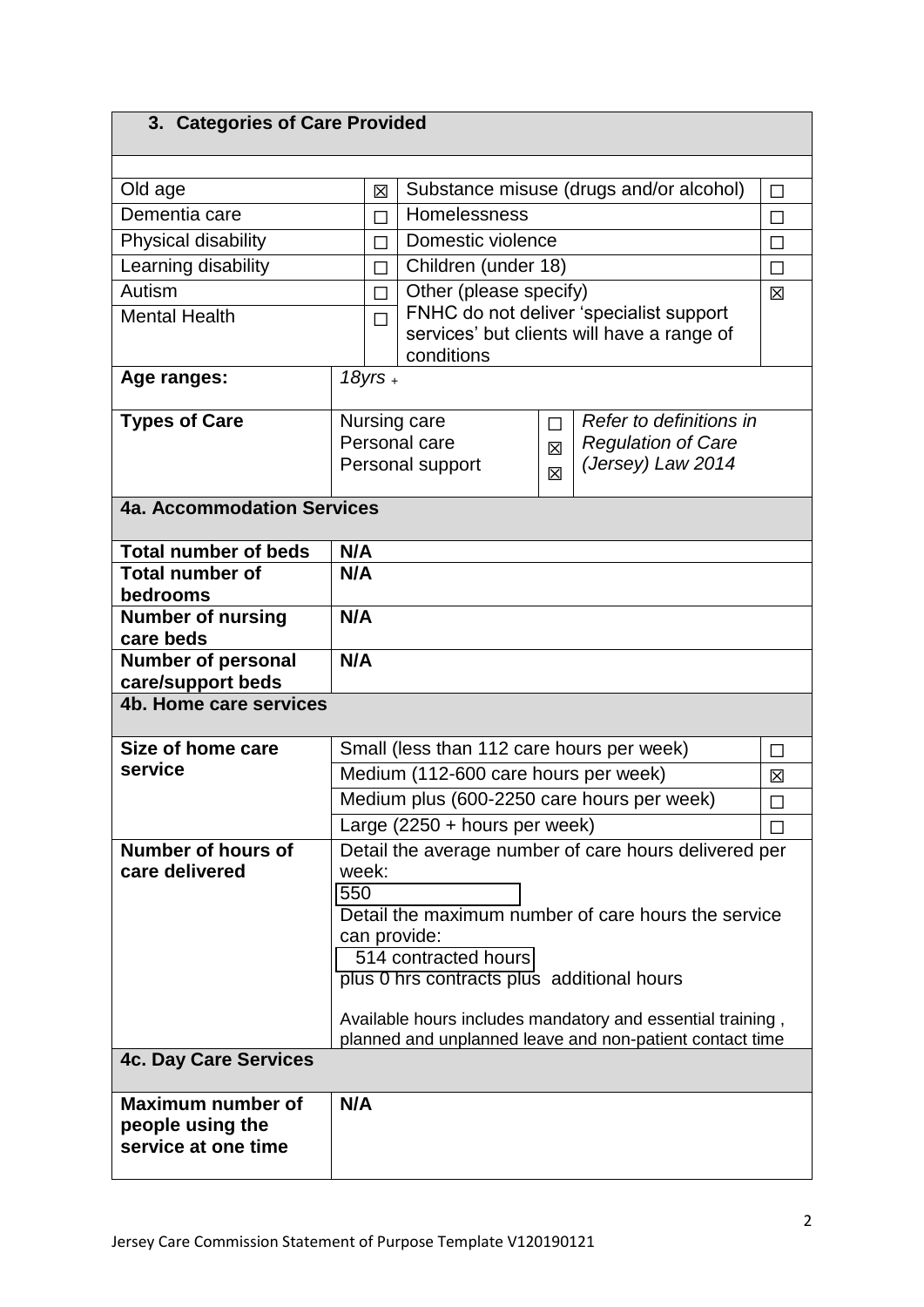#### **5. Aims and objectives of the service**

The aim of the homecare service is to support people who due to illness or disability are unable to sustain their desired level of daily living without assistance. The service provides assistance to enable people to remain in their own homes and achieve their potential in relation to physical, intellectual, emotional and social capacity.

Homecare services are provided in accordance with Jersey care commission standards

<https://carecommission.je/home-care-standards/>

The service is informed by an outcome based approach that provides services that meet client stated outcomes rather than 'completing tasks' which gives the client better choice and control over how care and support is delivered.

The Service supports individual clients to enable them and focus on individual goals expressed by the client and in collaboration with the MDT and those who support them.

The service is client centred and directed by their individual needs and preferences.

[https://www.gov.uk/government/collections/health-and-social-care-outcomes](https://www.gov.uk/government/collections/health-and-social-care-outcomes-frameworks)[frameworks](https://www.gov.uk/government/collections/health-and-social-care-outcomes-frameworks)

The focus is

- Enhancing quality of life
- Delaying and reducing the need for care and support needs
- Ensuring people have a positive experience of care and support
- Safeguarding adults and children who's circumstances may make them at risk of abuse and protecting them from harm.

FNHC strategic priorities 2019-2023 based on the CQC inspection framework are

- Safe –people are protected from abuse and avoidable harm
- Effective –peoples care, treatment and support achieves good outcomes , promotes a good quality of life and is based on best available evidence .
- Caring staff are involved and treat people with compassion, kindness, dignity and respect.
- Responsive services are organised so that they meet people's needs.
- Well led The leadership, management and governance assure the delivery of high quality person centred care , supports learning and innovation and promotes an open and fair culture

<https://www.fnhc.org.je/media/43133/strategy-2019-to-2023.pdf>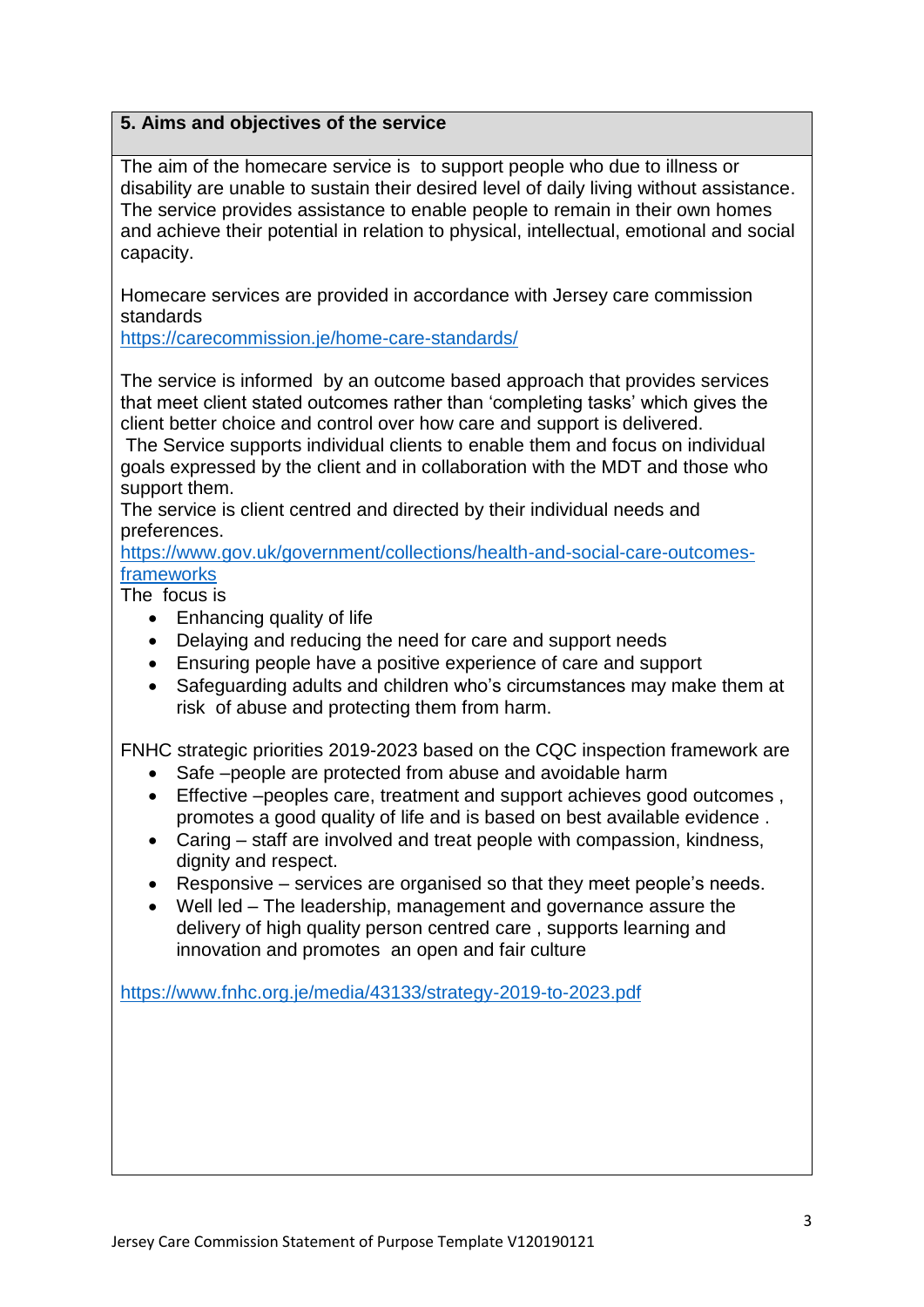## **6. The range of care needs supported**

Anybody over 18yrs of age who lives in their home in Jersey who wishes to receive care and support to maintain independence, dignity and daily living activities.

The criteria for accessing our service is that the client wishes to engage FNHC and for FNHC to ensure we have care staff who have the skills, expertise and availability at the clients preferred time to deliver the care the client requires. The service provides a range of care including personal care, meal preparation and monitoring, companionship, support to access social activities, medical appointments

Care for pets and household duties as part of a wider care package. Consideration is given to support with overnight care if needs change for existing clients.

The service is unable to provide nursing care unless this is an agreed delegated task from a registered nurse who is responsible for training and competency assessment of individual carers. The Registered nurse remains accountable for delegation and development of care plan.

The service does not provide specific interventions for mental health, drugs and alcohol and complex behavioural issues, special needs including learning disability unless in conjunction with a specialist who coordinates care and care needs are consistent with core service of homecare.

## **7. How the service is provided**

**Commencing care/admissions, assessment, planning and review**

*Arrangements for managing planned/urgent/respite care Arrangements for initial and ongoing assessment of care and support needs How personal plans are developed and reviewed with the involvement of people and or their representative.*

When an enquiry for provision of homecare services is received from either the person, their family member or a Social worker commissioning a package of care, FNHC will then check/assess resources within the Home Care service to determine if we are able to provide the care package requested.

The Home Care service will have availability to accept a referral if there are

- Appropriately trained and competent (or could be trained and assessed as competent ) Care assistants (CA)/Senior Care assistant (SCA) available to provide client visits at the requested time and for the requested length of time.
- There are SCA's available to provide assessment and care planning.

Following an enquiry to deliver a package of care the office team will complete an enquiry form and discuss with the registered manager the services ability to meet the clients care needs and times of care requested. Following this discussion feedback is given to the person enquiring for the service.If the service has availability to commence the care package an initial assessment date and time is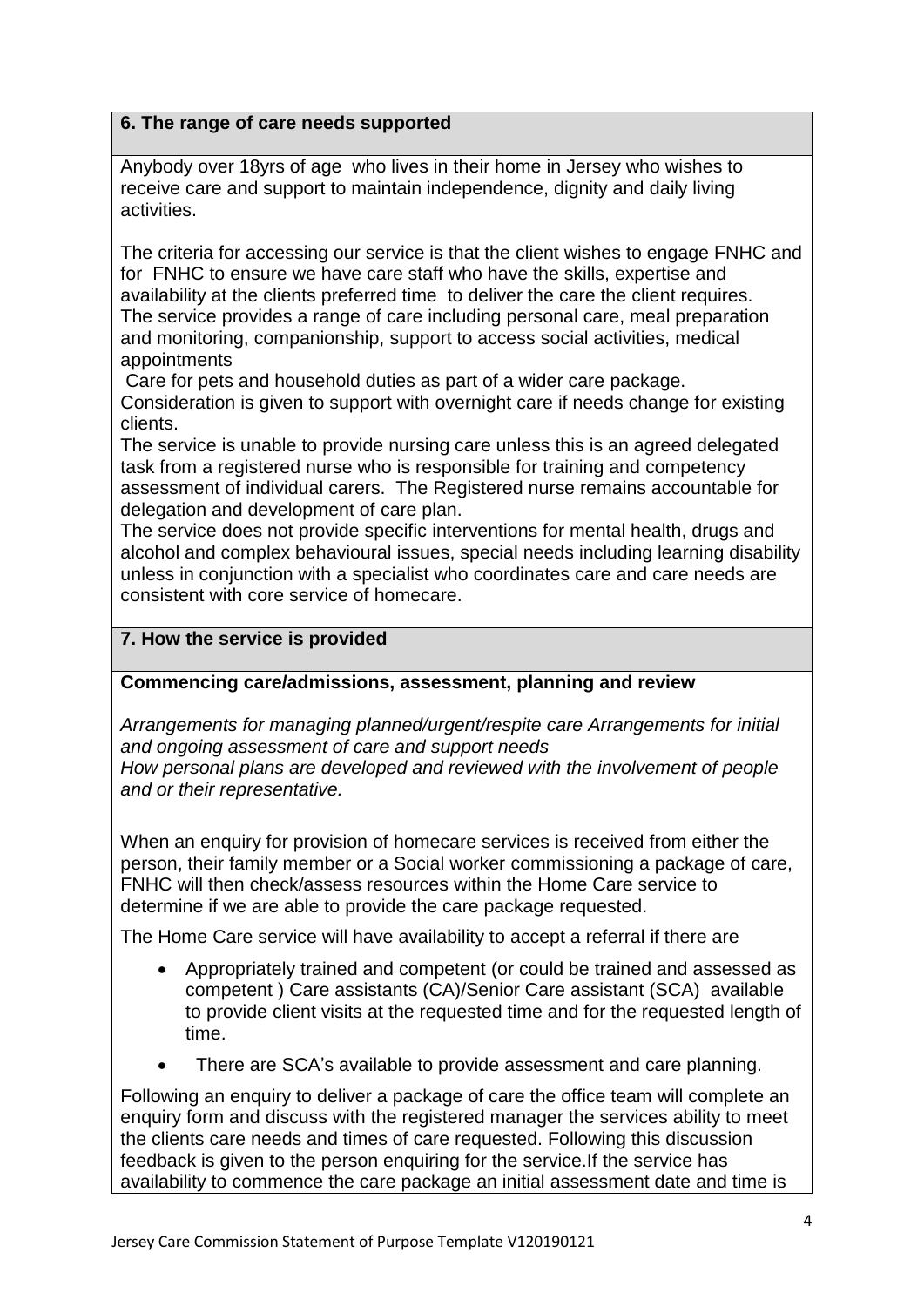agreed. The initial assessment will be undertaken by the Registered manager or their delegate as appropriate. New assessments, not undertaken by the registered manager are reviewed by the registered manager prior to care commencing.

Where risks or unmet needs are highlighted as part of our initial assessment these will be discussed with the referrer and risk assessments completed and package requirements reviewed as appropriate. Where risks are not able to be safely managed by our service then consideration will be given to declining the package of care.

If the package is being commissioned by HCS then a joint visit will be undertaken with the social worker or a member of the long term care nursing team.

Once a referral has been accepted and confirmed in writing, the referrer/commissioner must then forward a completed referral form with all relevant details documented.

If a client contacts our service directly for care we would offer an initial assessment or informal meeting to discuss the range of services we could offer.

When we are unable to meet the needs of the individual due to availability, the person is offered to stay on our waiting list. We would also support the person with offering them the approved providers list so that they may explore other providers. We can also direct the client to contact Social services via SPOR for an assessment of their needs and funding.

If FNHC Home Care has the resources to accept the referral and provide the care requested, this will be confirmed with the referrer by an appropriate method i.e. email, telephone, face to face , detailing the exact care which will be provided, i.e., the time of visits, number of carers needed, the time and duration of each visit and the cost of the care package.

For private clients the hourly rate is agreed with them and confirmation of person responsible for managing financial affairs for invoice and payment.

If it is appropriate to offer a care package and also specify a date for the care package to commence, dependent on FNHC resources at the time. Every effort should be made to provide the care package as soon as possible but only if there are adequate resources to ensure a safe admission into the service.

The Home Care service will not be pressurised into rushed discharges from hospital. The service does not accept referrals for existing clients, discharged from hospital into our care, if their care needs have changed and the care package requires an increase, without a reassessment. The service does not accept new referrals on a Friday with the expectation of the care to commencing immediately or over weekend. The only exception to this is clients who are red/ amber GSF whose preferred place of death is their home and in conjunction with the District nurse team. <http://www.goldstandardsframework.org.uk/>

Where the client is being discharged form hospital with new medication we can only accept the care when medication is available to administer.

A package of care which is adequately planned and prepared promotes safety for the client, reduces the risk of re-admission to hospital/placement, and a much improved chance of a successful and long-term care package.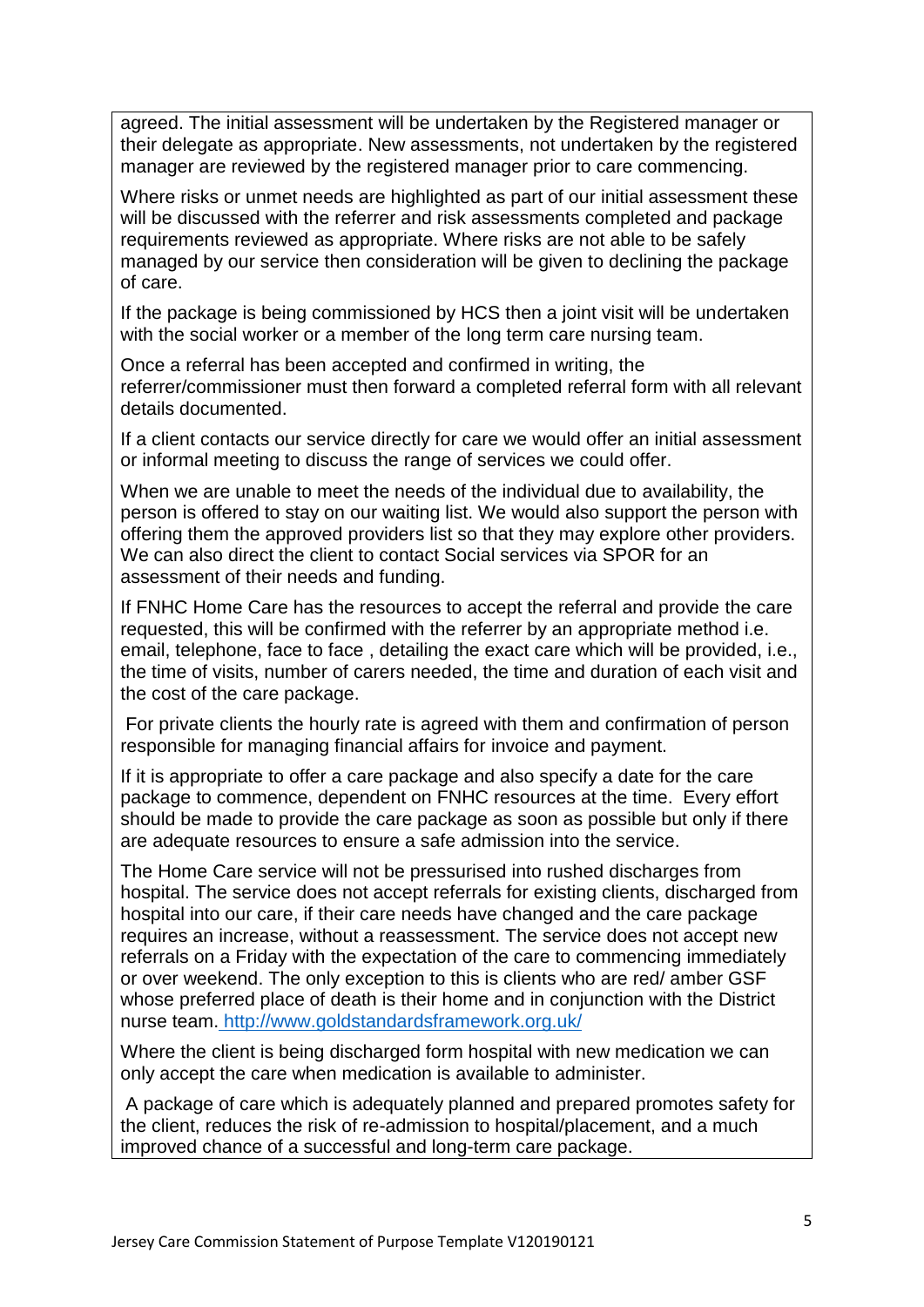Should a care package require Care assistants CAs trained in advanced skills, e.g., P.E.G. feeds, bowel care etc., again the package will be considered if there is availability within the service and a plan for training the CA'. Delegation of clinical tasks is informed by Personal care and clinical tasks policy (2017). The District Nurse team or Specialist Nurse will then consider the appropriateness of delegating the task and then support with education and training of each CA and sign as competent the CAs to perform the required care for the specific client; thus the time required for training CAs needs to be considered before accepting such a package. The Nurse will retain accountability for the delegation and care planning for the specific task. They will work closely with the SCA and registered manager to ensure the delegation remains appropriate.

Clients care needs/care plans are reviewed as required to reflect any changes in their care needs or emerging risks.

If a client requests or is deemed to require crisis respite care the homecare team will refer to the GP who can then refer to the rapid response team. The homecare team could also make an urgent referral through SPOR to a social worker. If the respite care is not urgent a referral to social work will be progressed through



nical-tasks-consultatic

## **Care and support**

The aim of the homecare service is to support and enable people who due to illness or disability are unable to sustain their desired level of daily living without assistance. The service provides assistance to enable people to remain in their own homes and achieve their potential in relation to physical, intellectual, emotional and social capacity.

The service works with other professionals, clients, their family as appropriate, delivering an MDT approach to support and coordinate care.

Care plans are developed with clients and information is given about risks and responsibilities to support efficacy of care plan and clients to make informed decisions about their care needs.

Client are supported to continue active participation in social activities outside of the home by offering support to access and engage in activities in the community.

Adult and children are safeguarded by staff who follow working together to safeguard children (2019) and adult (2018) roles and competencies for healthcare staff ,RCN intercollegiate documents, along with adhering to relevant safeguarding policy and procedures. FNHC are actively involved in Jersey safeguarding partnership board *<https://safeguarding.je/>* and both adult and children in addition to the policy and performance sub groups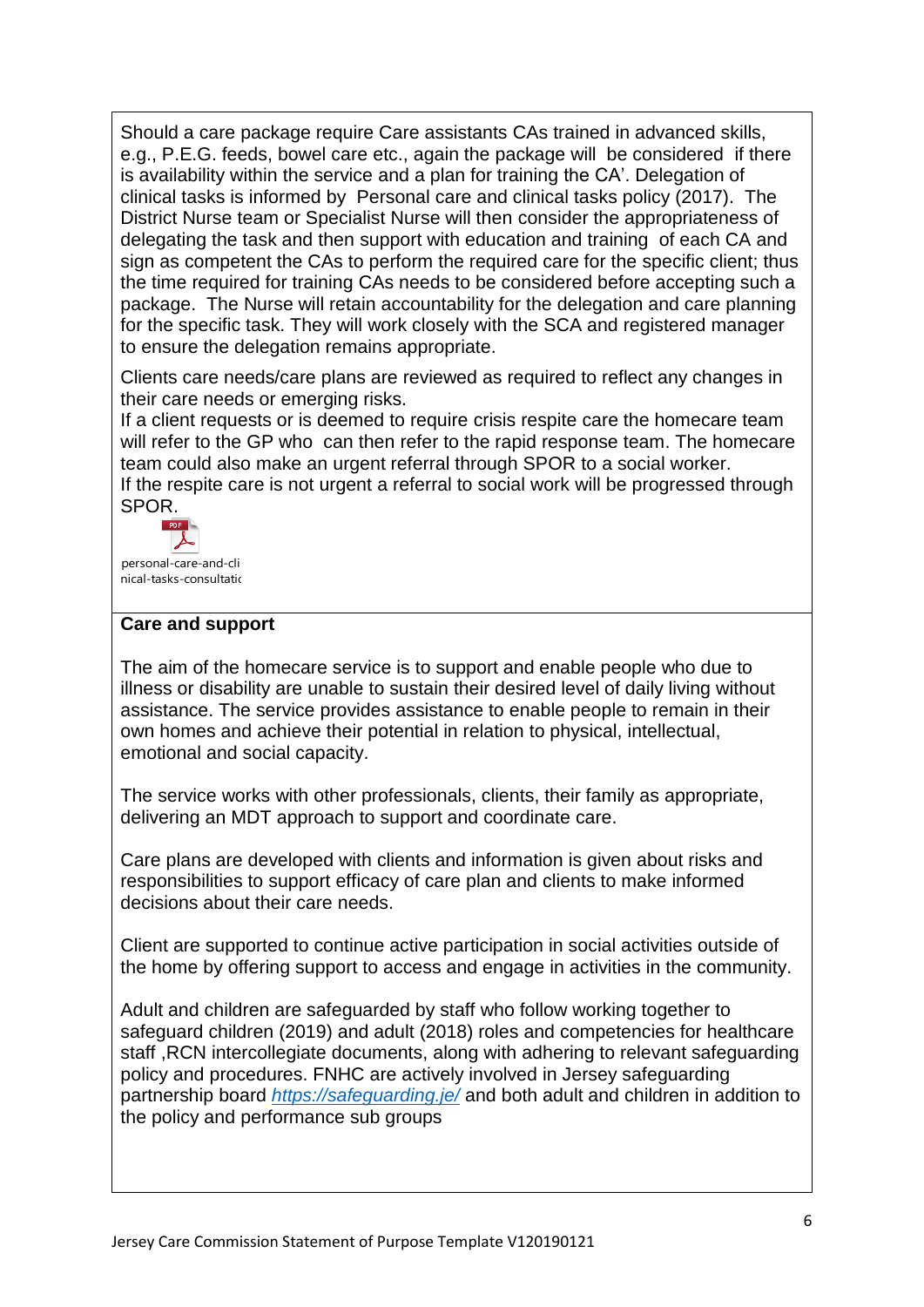#### **Communication and involvement**

*How do you meet people's communication needs? What provisions do you make to ensure information is accessible? How are people involved in their care decisions?*

FNHC Website provides information about the services we offer *[www.fnhc.org.je](http://www.fnhc.org.je/)* Written information about the service is provided and discussed with clients and their families as appropriate and verbal information at assessment.

FNHC staff have access to the services of the Big word telephone interpreting service and written translation services ' Face to face translation services including Makaton and BSL can be accessed via HCS interpreting services.

Where appropriate if the client expresses the wish for carers to speak their own language we will endeavour to meet this request.

Relevant leaflets including pressure ulcer prevention are available in different languages and include pictorial information that can be discussed with a client who is unable to read.

The service works with other professionals, clients and their family as appropriate, delivering a Multidisciplinary team (MDT) approach to support and coordinate care.

Client's expectations of the service are discussed and incorporated into the care plan. Risks and responsibilities are highlighted to support efficacy of care and clients to make informed decisions about their care needs.

Consideration is given to the client's capacity to make decisions. Where capacity to make a decision is in question the team will ensure that all options to support the client to understand and make a decision are offered whilst taking the least restrictive approach.

The homecare team empower people to make decisions for themselves wherever possible, and protects people who lack capacity by ensuring they are at the heart of decision making about their lives.

The Capacity and Self-Determination (Jersey) Law 2016 which came into force on 1<sup>st</sup> October 2018 maximises people's participation in any decisions made on their behalf, with such decisions made in their best interests.

*https://www.jerseylaw.je/laws/enacted/Pages/L-30-2016.aspx https:/safeguarding.je/we-content/upload/2016/12/2016-09-29-Final-Reviewed-Capacity-Policy-SAPB.pd*

#### **Rights and responsibilities**

FNHC has a duty of care to protect the safety and wellbeing of both clients and staff. This is supported by a robust clinical and corporate governance, risk and quality assurance system.

As part of this system FNHC has a range of polices including;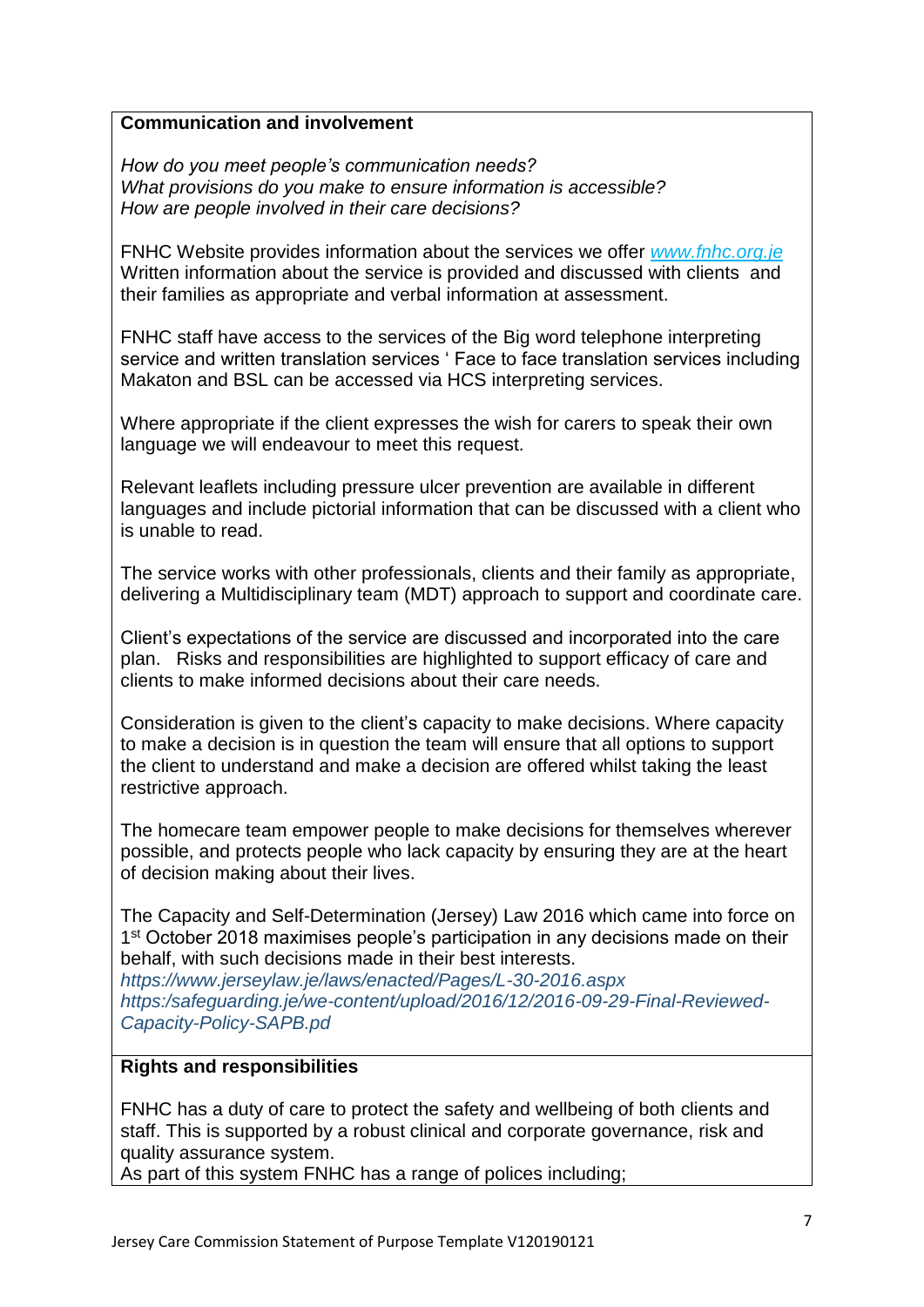- Confidentially policy
- Data protection policy
- GDPR
- Health and safety policy
- Subject access policy
- Complaints policy
- Whistle blowing policy
- Clinical policies and procedures
- HR employment policies

The homecare team delivers care that is informed by;

- A person's right to be safeguarded
- Human rights legislation
- Capacity and self-determination legislation
- Equality and diversity policy
- Health care support workers code of conduct
- $-6 C's$
- Best practice quidance in the absence of relevant legislation
- A range of policies
- FNHC strategic delivery plan

Staff rights and responsibilities are protected by

- Employment terms and conditions
- Employment law
- Staff Handbook
- Allegations against staff policy
- Whistle blowing policy
- Health and safety policy
- Code of conduct for healthcare support workers
- Grievance policy
- Equality and diversity policy
- A range of HR policies
- Union recognition

## **8. Staffing arrangements**

*This needs to detail how the staffing arrangements will meet people's care needs and specialist services detailed above.*

| <b>Numbers and</b><br>qualifications of<br>staff | All staff regardless of seniority or role and as part of our safer<br>recruitment process have their qualifications verified (including<br>professional qualifications and DBS check as required).                                                   |
|--------------------------------------------------|------------------------------------------------------------------------------------------------------------------------------------------------------------------------------------------------------------------------------------------------------|
|                                                  | Gaps in employment are also scrutinised when full<br>employment history is not available and further information is<br>sought as required.<br>References and health checks are also conducted prior to<br>appointment to ensure fitness to practice. |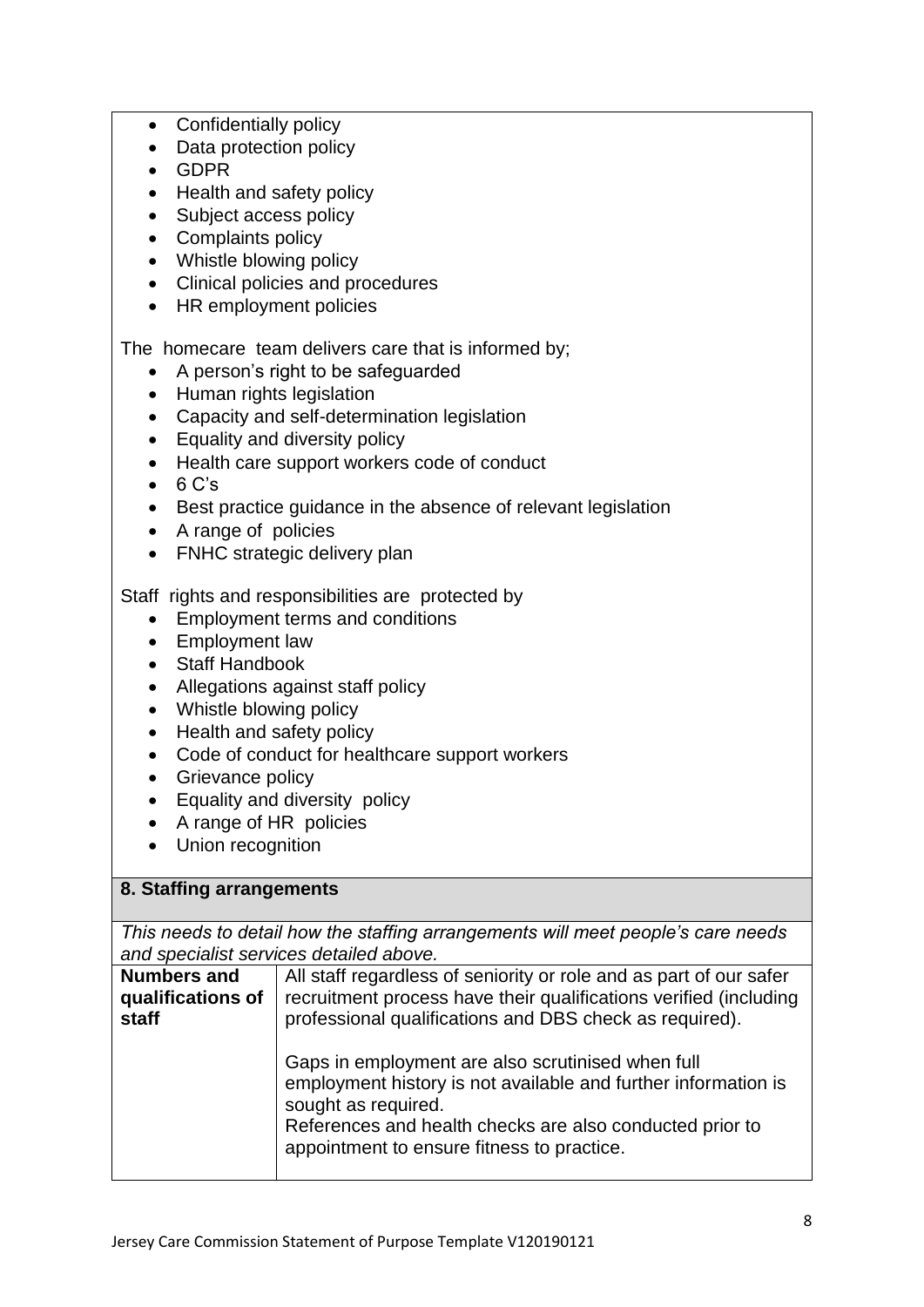| <b>Staff</b><br>deployment | N/A                                                                                                                                                                                                                                                                                                                                                                                                                                                                                                                                                                                                                |
|----------------------------|--------------------------------------------------------------------------------------------------------------------------------------------------------------------------------------------------------------------------------------------------------------------------------------------------------------------------------------------------------------------------------------------------------------------------------------------------------------------------------------------------------------------------------------------------------------------------------------------------------------------|
| <b>Specialist staff</b>    | Homecare is able to access support for specialist nurses<br>including Tissue viability CNS, mental health practitioners<br>from RRRT and stoma and continence CNS                                                                                                                                                                                                                                                                                                                                                                                                                                                  |
|                            | team. This will alert the management team to potential missed<br>visits or staff lone worker issues which can be actioned<br>immediately.<br>There is a SCA or registered manager on call outside of office<br>hours at weekends and bank holidays and until 23.00hrs to<br>support care staff and clients.                                                                                                                                                                                                                                                                                                        |
|                            | 32.pdf<br>Staff work island wide. The service uses Care Planner system<br>https://www.theaccessgroup.com/care-management an<br>electronic system that allocates carers to clients in accordance<br>with their care needs, the carer's competency and availability.<br>Staff access Care planner on a mobile device and they are<br>required to clock in at the start of their visit and at the end.<br>Should the carer not clock in within 15 minutes of agreed time<br>for care to commence an alert is sent to the management                                                                                   |
| <b>Staff levels</b>        | Include staffing numbers that will be in place, day time, night<br>time, weekends etc.<br>Identify number of registered nurses where appropriate and<br>arrangements for skill mix.<br>SKM_C458190619131                                                                                                                                                                                                                                                                                                                                                                                                           |
|                            | Staff also receive quarterly 1:1 supervision with their line<br>manager.<br><b>Staff qualifications</b><br>NVQ level 2 x 12<br>NVQ Level 3 x 3<br>QCF Level 2 x 5                                                                                                                                                                                                                                                                                                                                                                                                                                                  |
|                            | Where higher level of experience or specialist knowledge is<br>required, qualifications and knowledge will be identified within<br>the person specification, and within the interview based<br>competency questions as part of the recruitment process.<br>Every member of staff also has an annual personal<br>development plan and mid-year review. This is also a way of<br>identifying professional training. Each staff member has their<br>own training record (recorded by the education and training<br>department) that records and monitors mandatory and<br>professional training undertaken each year. |
|                            |                                                                                                                                                                                                                                                                                                                                                                                                                                                                                                                                                                                                                    |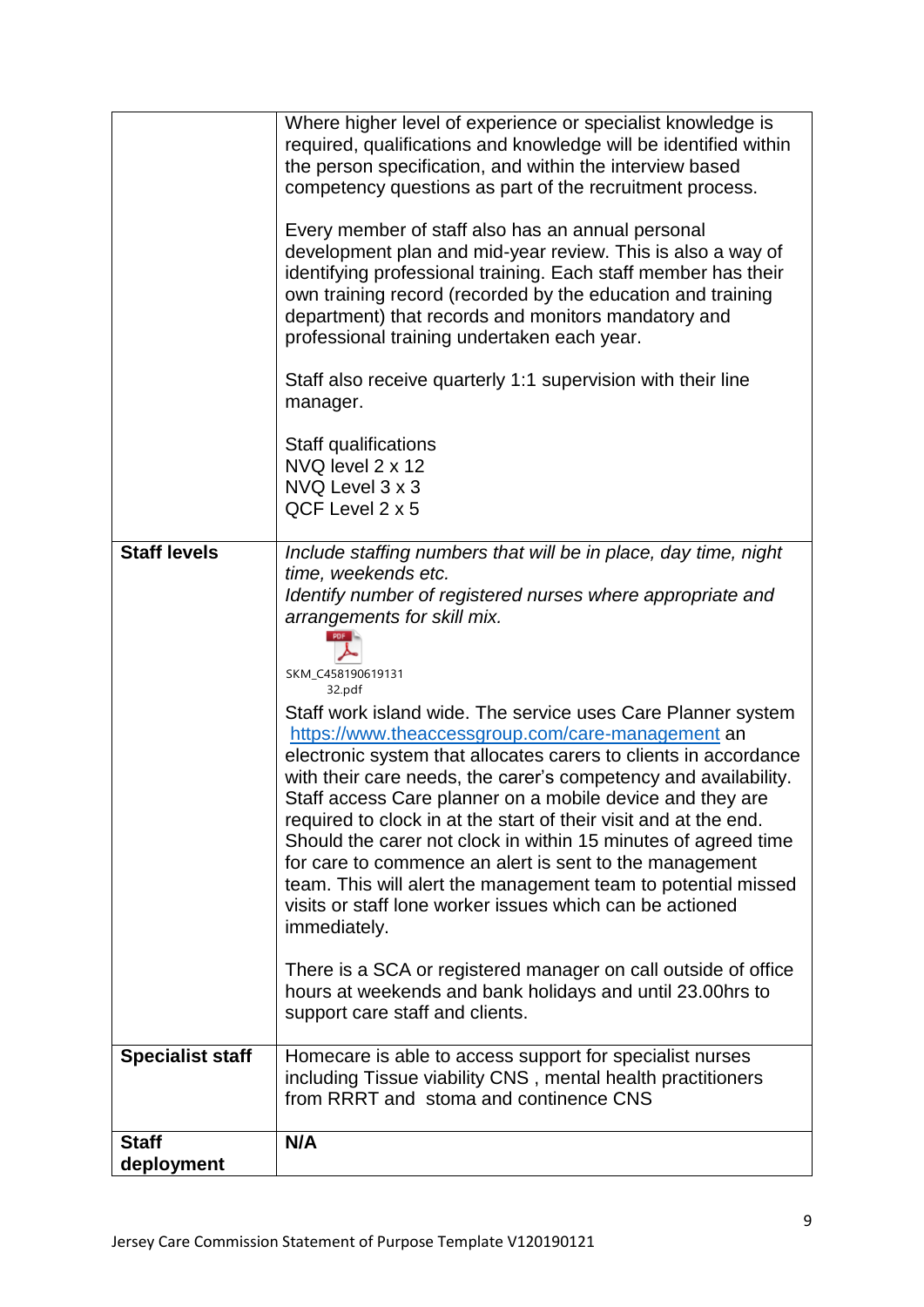| <b>Delegated tasks</b> | Accountability for delegation of nursing tasks remains with the<br>registrant. Delegation of care to unregistered care staff is<br>informed by the Personal care and clinical tasks policy (2017)<br>Clients where clinical tasks have been delegated remain on<br>the Nurse caseload and the appropriateness of the care plan<br>and delegation is reviewed regularly, informed by clients care<br>needs.<br>Both registrants and non-registrants receive training in all<br>aspects of clinical care appropriate to their role and<br>responsibility.                                                                                                                                                                                                                                                                                                                                                           |
|------------------------|-------------------------------------------------------------------------------------------------------------------------------------------------------------------------------------------------------------------------------------------------------------------------------------------------------------------------------------------------------------------------------------------------------------------------------------------------------------------------------------------------------------------------------------------------------------------------------------------------------------------------------------------------------------------------------------------------------------------------------------------------------------------------------------------------------------------------------------------------------------------------------------------------------------------|
| <b>Other staff</b>     | Registered manager<br>Admin coordinator<br>Governance team including-<br>Clinical effectiveness lead<br>Quality and performance lead<br>$\bullet$<br>Education and development lead<br>$\bullet$<br>Practice development lead<br>Safeguarding lead<br>Corporate and finance team<br>$\bullet$                                                                                                                                                                                                                                                                                                                                                                                                                                                                                                                                                                                                                     |
| <b>Staff training</b>  | All staff participate in a 2 week induction programme in FNHC<br>own training centre . All FNHC staff and committee receive<br>corporate and local induction appropriate to their area of work<br>and as identified by the manger and individual staff member.<br>Induction includes completion of mandatory training,<br>shadowing staff, competency assessment, and introduction to<br>key staff in the organisation including the CEO.<br>The induction covers Care planner, our electronic rostering<br>system and mobile devices.<br>FNHC has an annual education and training prospectus<br>detailing mandatory training for both registrants and non-<br>registrants including safeguarding adults and children<br><b>PDF</b><br>Prospectus revised<br><b>HCA</b> Induction<br>May June 2019.pdf  October 2019.docx<br>Attendance at training is managed through quarterly<br>performance and quality data |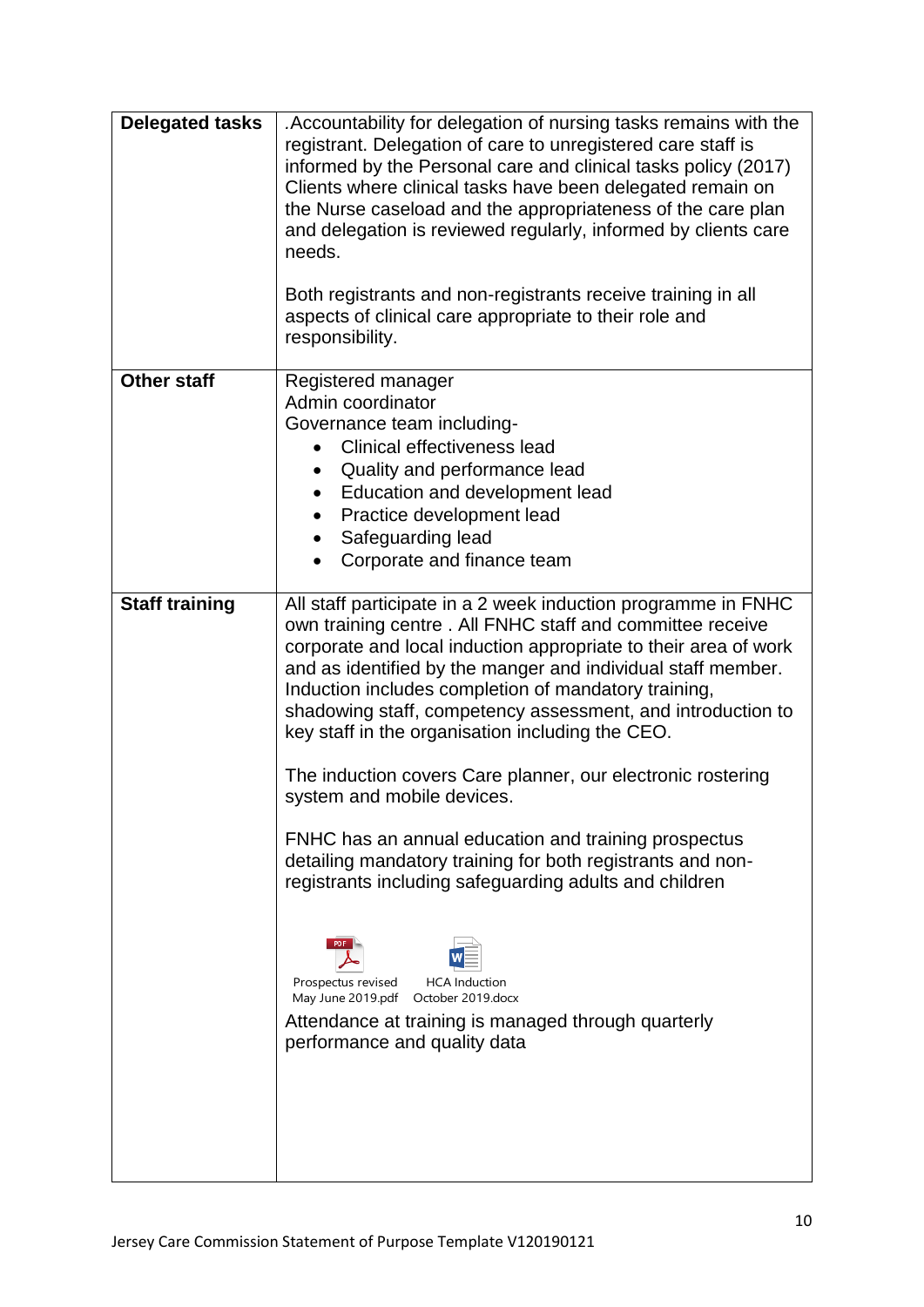| 9. Services and facilities                                          |                                                                                                                                                                                                                                                                                                                                                                                                                                                                                                                                                           |
|---------------------------------------------------------------------|-----------------------------------------------------------------------------------------------------------------------------------------------------------------------------------------------------------------------------------------------------------------------------------------------------------------------------------------------------------------------------------------------------------------------------------------------------------------------------------------------------------------------------------------------------------|
| <b>Provision of</b><br>food / drinks /<br>snacks                    | Day care – detail whether food/drinks/snacks provided and<br>range, food hygiene etc.<br>Home care – detail if there is meal preparation, food hygiene,<br>etc.<br>Care homes – detail people's access involvement/choices in<br>meal prep/shopping meal services etc.<br>Food hygiene training is mandatory for all care staff during<br>their induction and regular updates are provided                                                                                                                                                                |
| <b>Activities</b>                                                   | Care staff can support clients to attend hospital and medical<br>appointments, day centres and other social outings as<br>requested by the client.                                                                                                                                                                                                                                                                                                                                                                                                        |
| <b>Specialist</b><br>equipment                                      | Staff use hoists, walking frames, wheelchairs and other<br>devices as advised and assessed by competent persons<br>including physiotherapist, occupational therapist and<br>someone who had completed safe moving and handling<br>assessment training.<br>Clients own /rent equipment and are responsible for ongoing<br>servicing and repair. Carers will report any concerns.<br>Safe moving and handling training is mandatory and staff<br>follow LOLER.<br>Safety alerts relevant to equipment used are disseminated and<br>actioned as appropriate. |
| <b>Communal</b><br>areas<br>(Care homes/Day<br>Care)                | N/A                                                                                                                                                                                                                                                                                                                                                                                                                                                                                                                                                       |
| <b>Dining areas</b><br>(Care homes/Day<br>Care)                     | N/A                                                                                                                                                                                                                                                                                                                                                                                                                                                                                                                                                       |
| <b>Access to</b><br>outside space<br>(Care homes/Day<br>Care)       | N/A                                                                                                                                                                                                                                                                                                                                                                                                                                                                                                                                                       |
| <b>Specialist</b><br>bathing facilities<br>(Care homes/Day<br>Care) | N/A                                                                                                                                                                                                                                                                                                                                                                                                                                                                                                                                                       |
| <b>Number single</b><br>occupancy<br>bedrooms<br>(Care homes)       | N/A                                                                                                                                                                                                                                                                                                                                                                                                                                                                                                                                                       |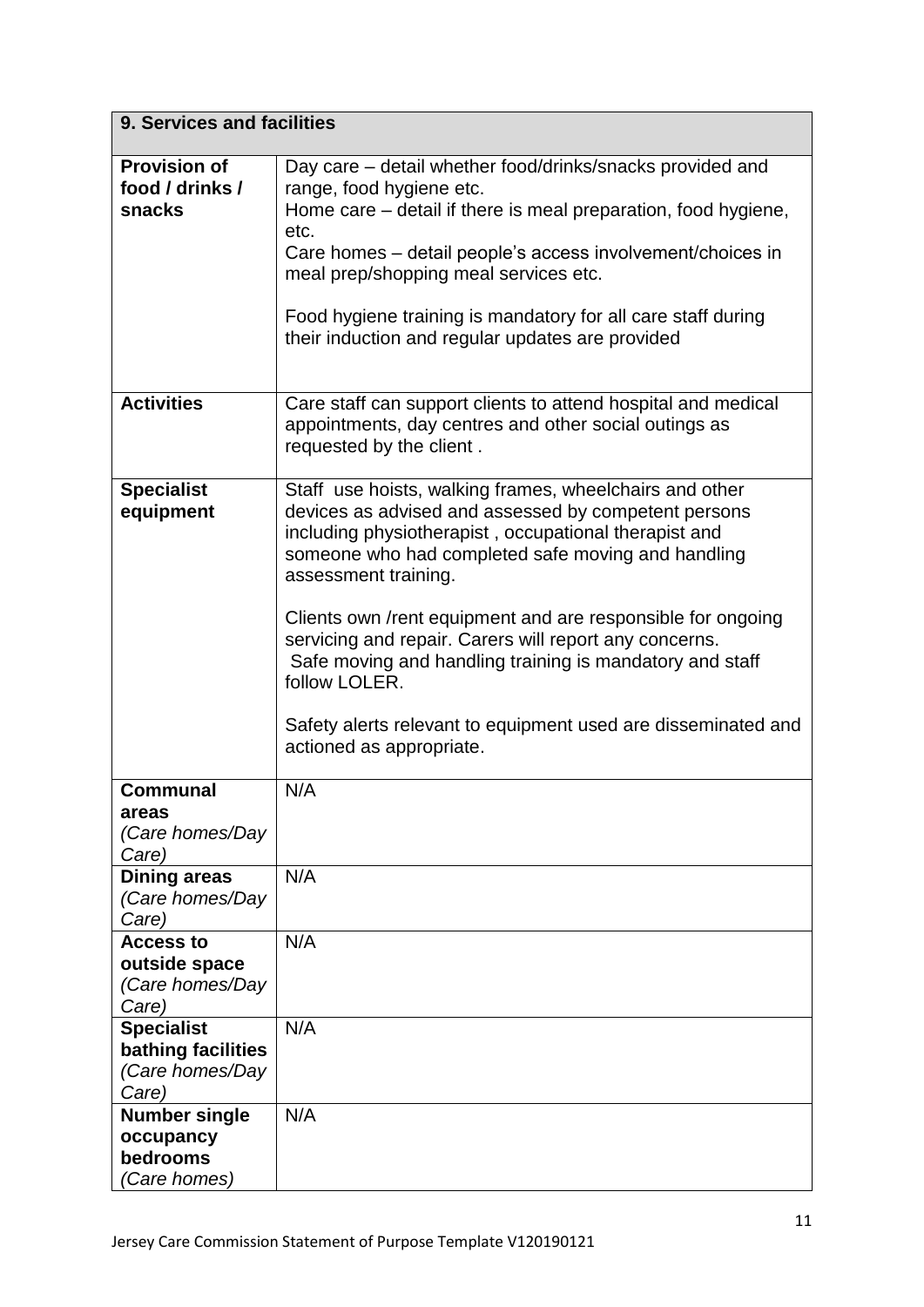| <b>Number of</b>      | N/A                                                                                                |
|-----------------------|----------------------------------------------------------------------------------------------------|
| shared rooms          |                                                                                                    |
| <b>Number of</b>      | N/A                                                                                                |
| rooms with en         |                                                                                                    |
| suite facilities      |                                                                                                    |
| <b>Security</b>       | N/A                                                                                                |
| arrangements          |                                                                                                    |
| Office/meeting        | There is locked archive records storage at le Bas.                                                 |
| rooms                 |                                                                                                    |
| (Home Care,           | Le Bas reception is staffed during office hours and electronic                                     |
| Care homes/Day        | ID cards access to building is used to restrict access at all                                      |
| Care)                 | times.                                                                                             |
|                       | Signing in book for visitors, that protects the person's identity<br>and respects confidentiality. |
|                       | If service users/professionals enter the building they are                                         |
|                       | accompanied to the meeting room by the FNHC member of                                              |
|                       | staff and then accompanied back out to reception to sign out                                       |
|                       | on completion of the meeting.                                                                      |
|                       |                                                                                                    |
|                       | Staff meetings held in private space or individual offices and                                     |
|                       | there are meeting rooms at Le Bas and Gervais le Gros                                              |
|                       | according to requirements.                                                                         |
|                       |                                                                                                    |
|                       | Consideration is always given to confidentiality and risk.                                         |
|                       | FNHC have dedicated training rooms and equipment at                                                |
|                       | Gervaise le Gros                                                                                   |
|                       |                                                                                                    |
|                       | 10. Quality Assurance and Governance                                                               |
| <b>Complaints and</b> | Clients and people who use our services are able to make                                           |
| concerns              | verbal complaints in person and by telephone and also written                                      |
|                       | complaints by email, letter and through FHNC enquiry email                                         |
|                       | enquiries@fnhc.org.je which is found on FNHC website and                                           |
|                       | leaflets. Clients and staff can also contact any manager, CEO                                      |
|                       | and any member of the FNHC committee. Anyone wishing to                                            |
|                       | make a complaint can be supported through the process.                                             |
|                       |                                                                                                    |
|                       | FNHC has a complaints policy which details management of                                           |
|                       | complaints and timeframes.                                                                         |
|                       | Compliments and complaints are reported on by each service                                         |
|                       | along with other performance, quality indicators and outcomes                                      |
|                       | measures which is reviewed and monitored by commissioners                                          |
|                       | at their external quality boards, the committee at the                                             |
|                       | committee meetings and governance subgroup. The senior                                             |
|                       | management team attend a monthly Quality Assurance,                                                |
|                       | Governance & Performance meeting which ensures that                                                |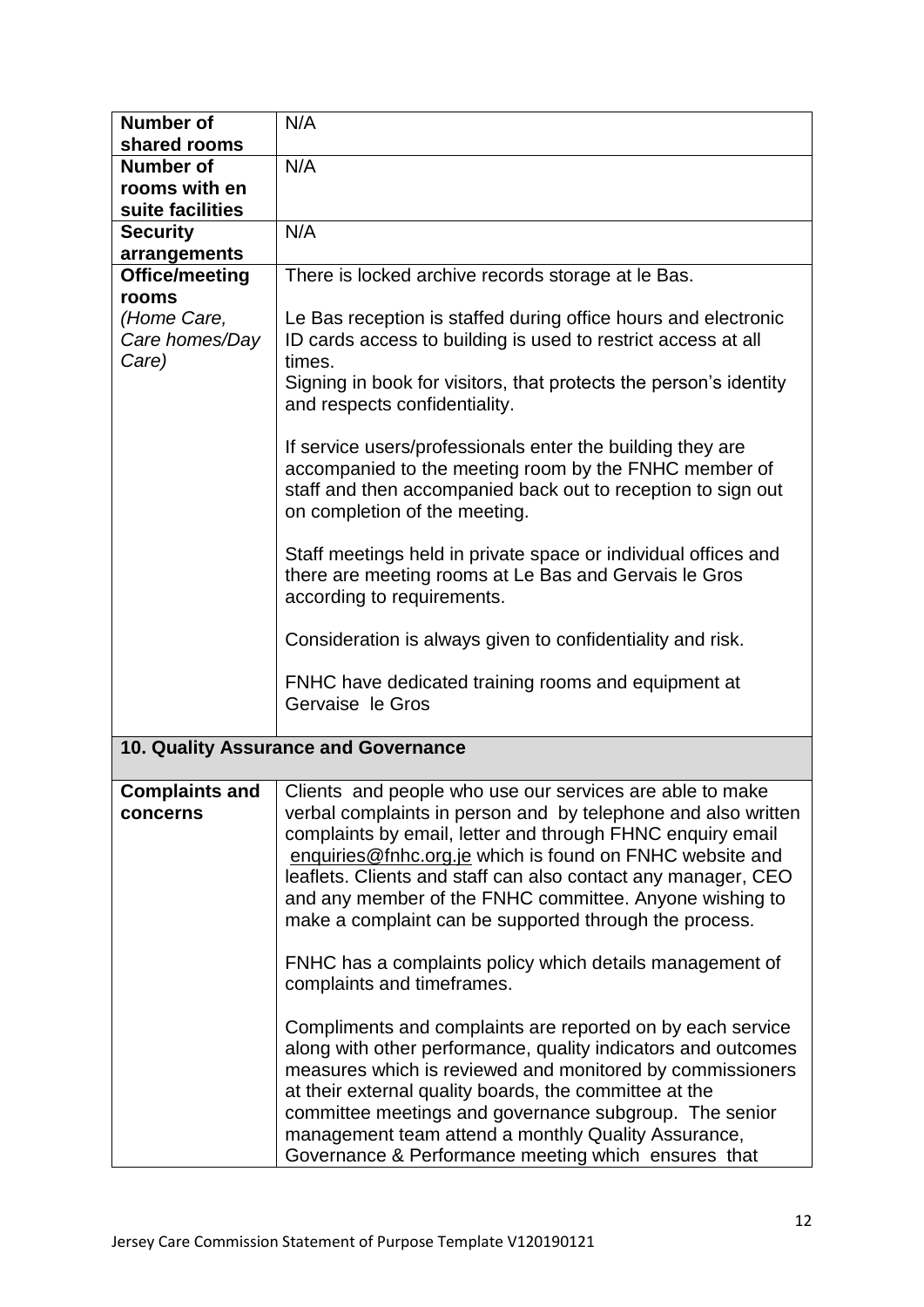|                                    | FNHC continuously improves driving a culture of learning<br>across the service and organisation                                                                                                                                                                                                                                                                                                                                                                                                                                                                                                                                                                                                                                                                                                                                                   |
|------------------------------------|---------------------------------------------------------------------------------------------------------------------------------------------------------------------------------------------------------------------------------------------------------------------------------------------------------------------------------------------------------------------------------------------------------------------------------------------------------------------------------------------------------------------------------------------------------------------------------------------------------------------------------------------------------------------------------------------------------------------------------------------------------------------------------------------------------------------------------------------------|
| Organisational<br><b>structure</b> | Managerial structure, lines of accountability, delegation,<br>responsibility<br><b>PDF</b><br>Home Care Org<br>Chart.pdf                                                                                                                                                                                                                                                                                                                                                                                                                                                                                                                                                                                                                                                                                                                          |
| <b>Service</b><br>oversight        | oversight is provided both internally and externally to FNHC.<br>Internally, the service is monitored at the quarterly clinical<br>governance and quality assurance group and the performance<br>board led by the Governance and Quality Lead and CEO.<br>The service and organisation is also quality assured, and risk<br>managed by the committee to ensure appropriate clinical and<br>corporate governance is in place. Reports are received by the<br>committee at each meeting and though the finance and<br>governance sub groups.<br>The service maintains a risk register which is managed by the<br>registered manager and monitored by senior management<br>team. High scoring risk are managed and mitigated through<br>the corporate risk log reported to the committee.<br>A quarterly performance dashboard is developed for each |
|                                    | service including incidents, broken down by type and severity<br>pressure ulcers, complaints and mandatory training. These all<br>form part of the governance and quality assurance.<br>FNHC committee also has oversight of service quality and<br>performance data.<br>Both adult and children safeguarding action plans are<br>monitored at FNHC's internal safeguarding meeting, and<br>through membership of the external safeguarding partnership<br>board and completion of annual Safeguarding Partnership<br>Board Memorandum of Understanding audit.                                                                                                                                                                                                                                                                                    |
|                                    | Homecare services are monitored at monthly Not for profit<br>board meetings.<br>FNHC as a charity also holds a public Annual General<br>Meeting (AGM) where it publishes all of the financial accounts,<br>which are also externally audited, the chairs and CEO's<br>reports.<br>FNHC's new 5 year strategy (2019-223) and annual service<br>plans also provide the organisation with oversight and<br>accountability.                                                                                                                                                                                                                                                                                                                                                                                                                           |